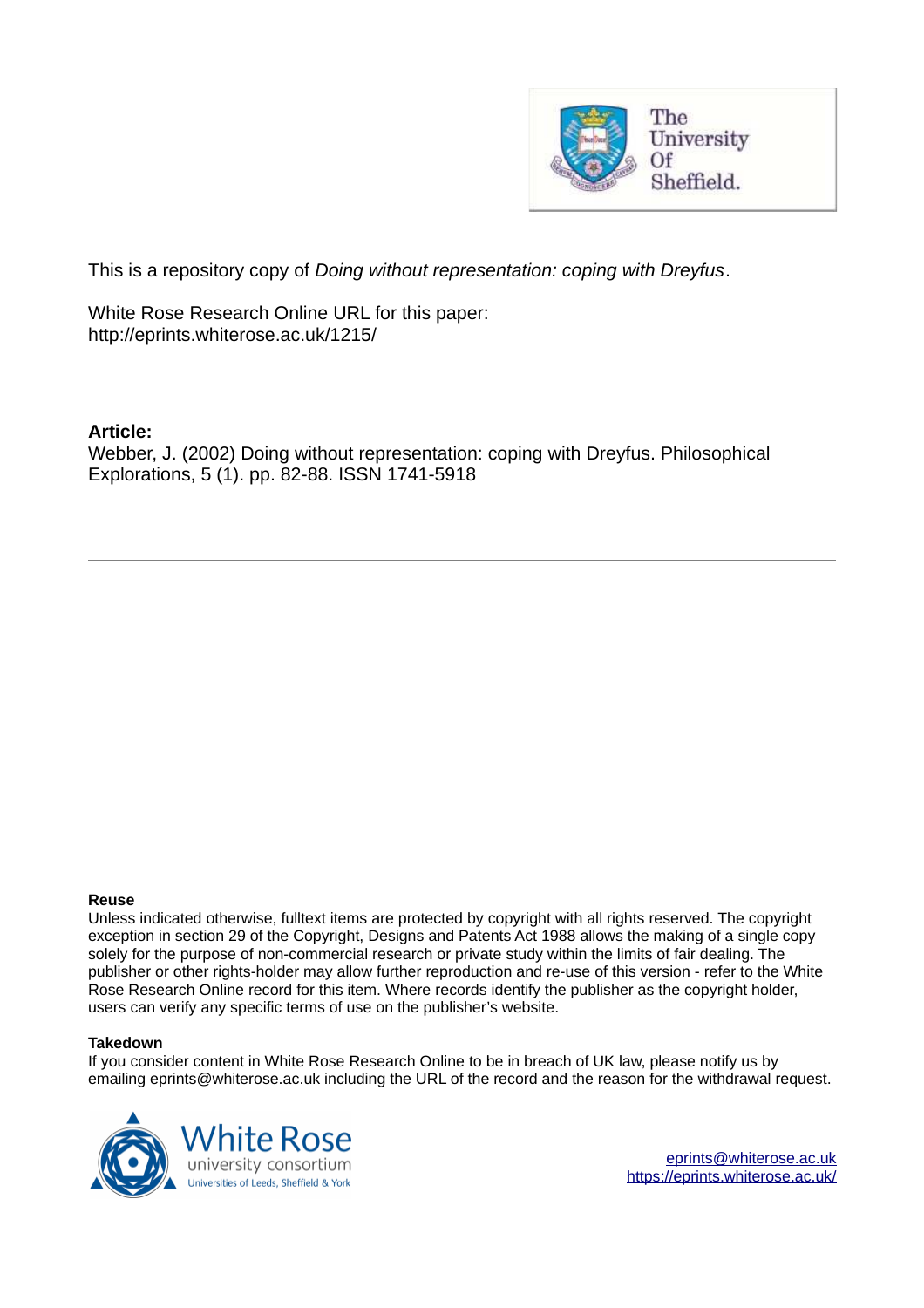### DOING WITHOUT REPRESENTATION: COPING WITH DREYFUS

Jonathan Webber

*Philosophical Explorations* vol. V, no. 1 (2002)

– please cite only publication –

Abstract: Hubert Dreyfus argues that the traditional and currently dominant conception of an action, as an event initiated or governed by a mental representation of a possible state of affairs that the agent is trying to realise, is inadequate. If Dreyfus is right, then we need a new conception of action. I argue, however, that the considerations that Dreyfus adduces show only that an action need not be initiated or governed by a *conceptual* representation, but since a representation need not be conceptually structured, do not show that we need a conception of action that does not involve representation.

An action is not simply an event. An action is something someone does, not just something that happens. What makes an event an action, on the traditional and currently dominant view, is that it is initiated or governed by a mental state that represents a state of affairs that the agent is trying to realise in the world. To represent is to specify a possible object or state of affairs, so to say that the Bayeux Tapestry represents King Harold receiving an arrow in the eye at the Battle of Hastings is to say that it specifies the possible state of affairs of King Harold receiving an arrow in the eye at the Battle of Hastings, and this representation is satisfied if and only if King Harold received an arrow in the eye at the Battle of Hastings. To say that the mental state that initiates or governs the movements involved in an action is *representational* is to say that it specifies a possible future state of affairs as something to be aimed for. My reflex reaction to a hammer-tap to my knee is not initiated or governed by a representation of my foot going up as something to be aimed for, and thus is not an action. Kicking a football, on the other hand, can be an action, as it can be initiated or governed in the right way.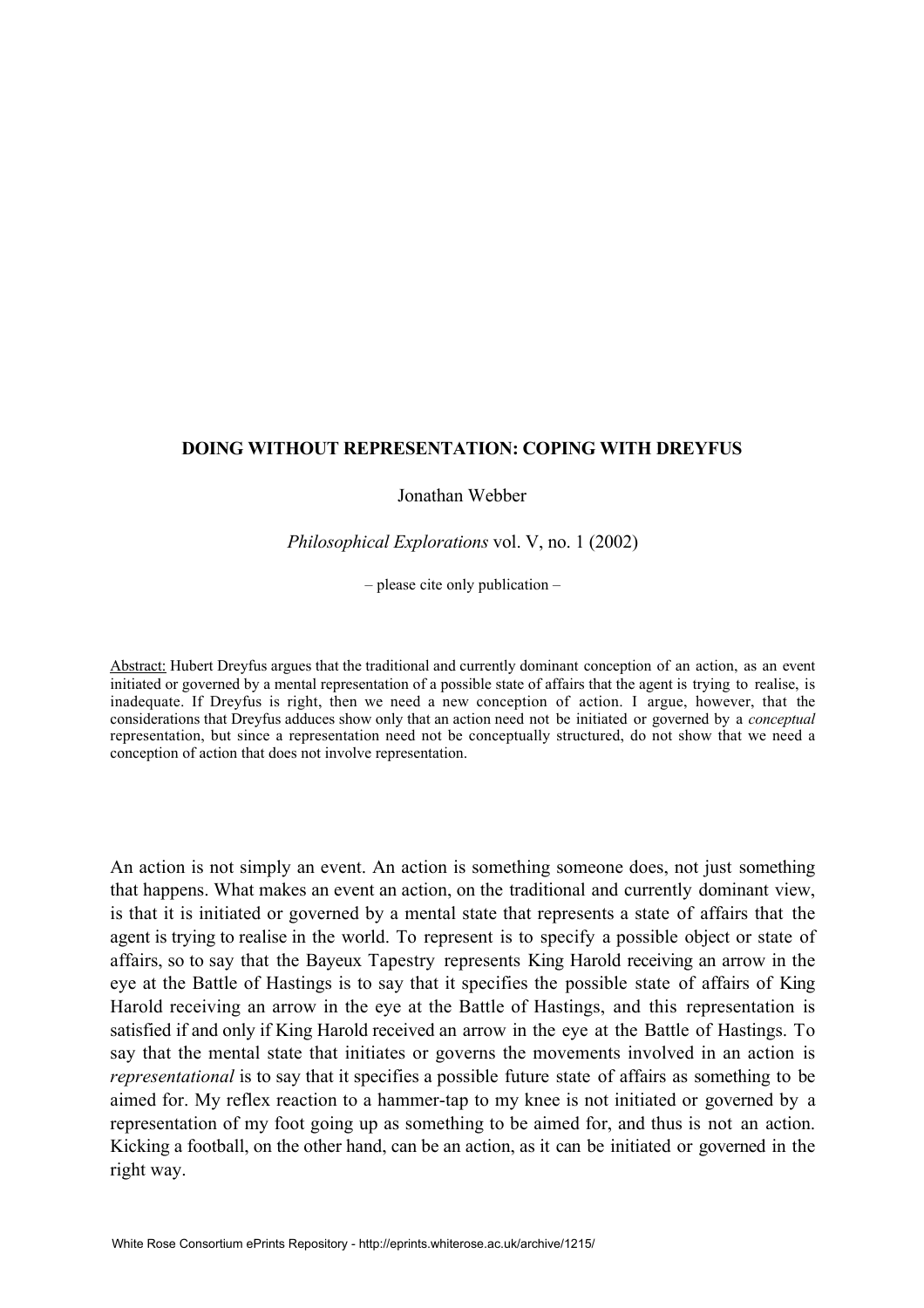Hubert Dreyfus argues that this conception of action is inadequate. An event can be an action, he argues, even if the agent has no goal, aim, purpose, plan, or intention in mind, so we need an account of action that does not involve mental representation of a possible future state of affairs. At least some action, he claims, involves responding to demands made by the environment without any mental representation of those demands or of the response to be made. Dreyfus offers a model of how such a response might be made, as we shall see, but does not offer an account of what makes such responses actions (for which praise and blame are appropriate) rather than other sorts of events involving the body, such as reflex reactions (for which praise and blame are inappropriate). If Dreyfus is right, then we need to embark on the enterprise of formulating a satisfactory conception of action without the concept of representation.

I intend to show that Dreyfus has not shown that we need to embark on this enterprise, as he has not shown that the traditional and dominant view of action is inadequate. We can construe the model Dreyfus offers, I argue, as involving mental representation. The considerations Dreyfus adduces against this construal, I argue, show only that the model should not be understood in terms of *conceptual thought*, but they are nonetheless compatible with construing the model in terms of *mental representation*, since conceptual thought is not the only form of mental representation. I begin with a detailed explanation of the position Dreyfus propounds before distinguishing conceptual from nonconceptual representation and arguing that the points Dreyfus makes against construing all action in terms of representation show only that action need not involve conceptual representation.

Consider this:

A ball heads for Hubert at breakneck speed. His racket shoots out to meet it, perpendicular to the court as it crosses the ball's trajectory at exactly the right moment, hitting the ball firmly and squarely. Perfect; an unanswerable return. Yet ask Hubert about the speed and trajectory of that oncoming ball, and the best angle and motion of the racket to respond to it, and he cannot answer you. He used to think about such things as a beginner, but now he is expert he does not. He simply feels his arm and racket respond appropriately.

## And this:

A lift stops at the second floor and a woman steps in. The occupants shuffle until they feel comfortable. Because this is New York City, each feels comfortable at a minimum of x centimetres from the nearest other. Had it been Addis Ababa, the distance of comfort would have been y. A swift lift exit poll will show that each shuffler was aware of shuffling to a comfortable distance, but none can specify this distance. Neither are any aware that this distance is the same every time within their culture, or that it is different in other cultures. They are unaware, that is, that this feeling of comfort indicates a learned cultural practice, not merely a subjective preference.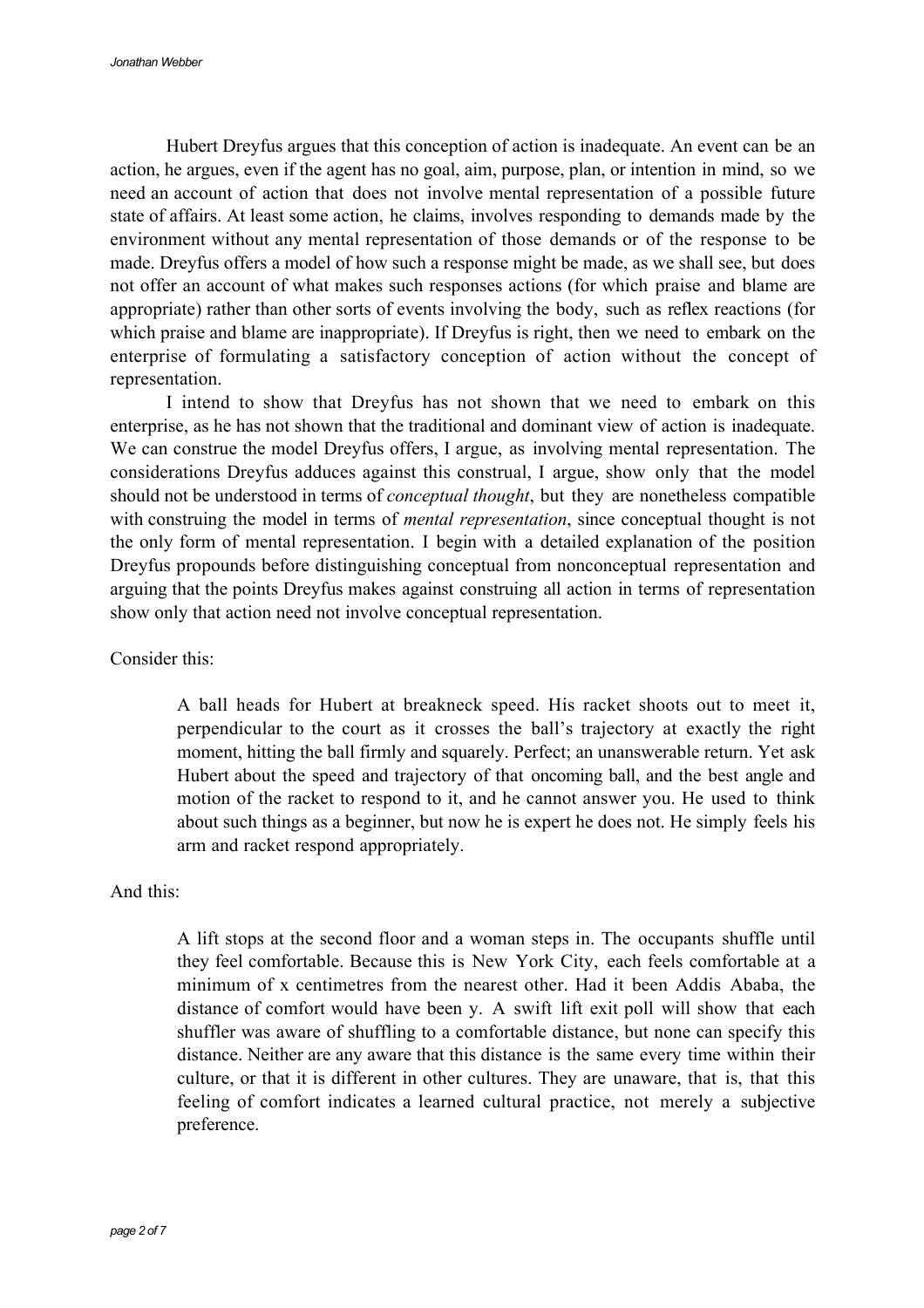Dreyfus gives these as examples of what he calls 'skilful' or 'absorbed' 'coping' (1996, § 36 / p.111; 2000, pp. 293-4, 300). Here are some more: 'habitual activity such as driving to the office or brushing one's teeth, unthinking activity such as rolling over in bed or making gestures while one is speaking, and spontaneous activity such as jumping up and pacing during a heated discussion or fidgeting and drumming one's fingers during a dull lecture' (Dreyfus 1991, p. 93). This 'coping' is clearly *action*, rather than involuntary reflex reaction to stimulation, and involves learned sequences of movement. But it does not require any deliberation or planning in advance and does not occupy attention while occurring. The shufflers in the lift shuffle to a culturally determined minimum distance without planning to and without knowing that distance; Hubert returns the ball without planning his movement and without even being able to specify it. Dreyfus claims that 'coping does not require a mental representation of its goal' (1996, § 37 / p. 111), and contrasts the 'motor intentionality' involved in coping with the 'representational intentionality' involved in deliberation, planning, and attentive behaviour (2000). Coping is doing without representation.

But why does Dreyfus insist that coping is doing without representation? He approaches the point in two ways. One is to borrow from connectionist forms of artificial intelligence research and a certain neuroscientific theory of animal learning to model this coping, and claim that the resulting model is one of doing without representation. The other is to provide reasons for believing that we can do without representation drawn from our everyday experience and from experimental psychology. I intend to show that Dreyfus has not shown that we can do without representation, but only that we can do without *conceptual* representation. The connectionist and neuroscientific models and the everyday and experimental data that Dreyfus draws on, if I am right, suggest only that coping does not involve the application of concepts in rational thought. They leave open whether coping involves another form of representation or does not involve representation at all.

The key distinction here is between representations that are composed of concepts and representations that are not. A concept is an inferentially relevant constituent of a representation, and possessing a concept consists in having a set of inferentially related representations with a common constituent. Possessing the concept 'cat', for example, consists in possessing a set of inferentially related representations concerned with cats, such as the beliefs that cats are domestic pets, are tame, and are smaller than houses. A representation is conceptual, then, only if it is composed of concepts, which means that it stands in inferential relations to a set of other representations possessed by the same organism. A nonconceptual representation, on the other hand, does not stand in inferential relations. It can be possessed by an organism that does not possess the concepts required to express that representation (see Crane 1992; Brandom 1994, pp. 88-9; McDowell 1994, ch. 1). A nonconceptual representation *is* a representation: it specifies a possible state of affairs. But it is independent of what Wilfrid Sellars (1956, pp. 298-9) called 'the logical space of reasons': it cannot be inferred from other mental representations, other mental representations cannot be inferred from it, and it cannot be linguistically articulated, say in response to a question. An intention would consist in a nonconceptual representation if it consisted in a state of the brain or mind that specified a possible future state of affairs as something to be aimed for, but was independent of the logical space of reasons. I aim to show that Dreyfus has not ruled out the possibility that coping involves such nonconceptual representation, and so has not shown that we can do without representation rather than without conceptual representation.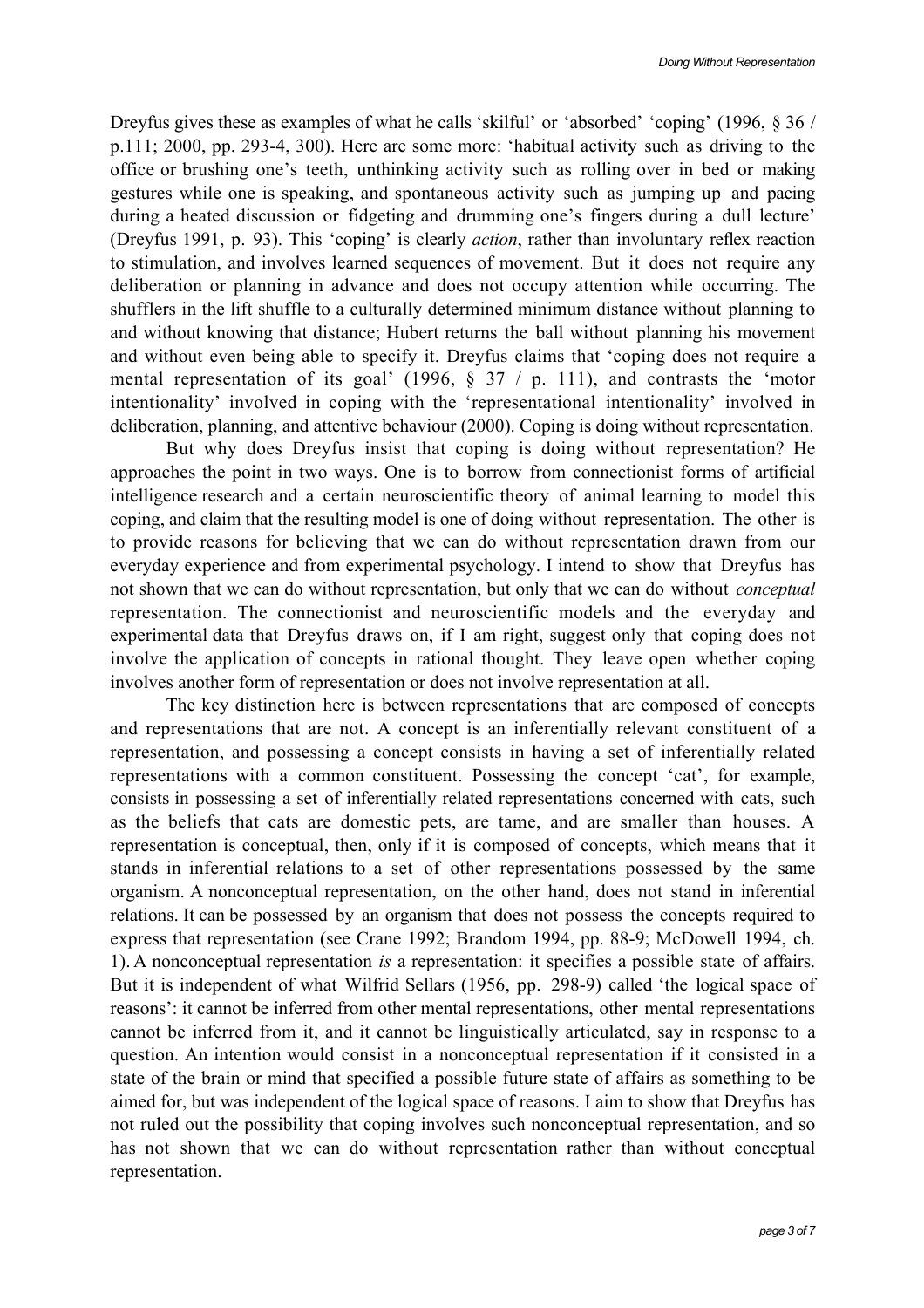Dreyfus models the production of coping on the simulated neural networks developed in connectionist computer research and on the neurological model of animal learning developed by Walter Freeman. Connectionist computers differ from traditional symbol manipulation computers in that they do not involve the systematic application of computational rules to sets of representations. Instead, the distributed movement of energy through the network as a whole produces an output on the basis of an input. The network does not store particular rules for recognising and dealing with particular inputs, and does not store memories of previous inputs. Instead, the machine is made up of a set of nodes that can activate or inhibit one another by passing energy along connections of various strengths. The strengths of the connections are modified by use in such a way that the system as a whole tends towards producing the same or similar output given the same or similar input. The activation structure of a connectionist machine at any one time, then, results from its previous responses to input, and this structure plus the structure of a particular input produce a certain output. If the minds of lift passengers work like connectionist machines, then this would explain why they move to a comfortable distance without knowledge of that distance: repeated exposure to similar situations has structured them in such a way that proximity of less than x centimetres to a co-passenger causes energy to move through them in such a way that they increase the distance to at least x centimetres (see Dreyfus 1996, §§ 47-50 / pp. 115-7).

Dreyfus paints a similar picture through his adaptation of Walter Freeman's (1991) neurological model of animal learning. Neural connections formed by repeated exposure to similar situations and attempts to deal with them are stimulated by sensory input to produce a burst of global neural activity that requires a certain amount of energy. Since the neural system tends towards minimal energy states, or 'attractors', every burst of neural energy is followed by a relaxation of the sensory-motor system towards a specific attractor 'like a soap bubble relaxing into a spherical shape' (Dreyfus 2000, 297). Which attractor the system tends towards depends on the structure of the system, which is a result of learning, and the amount and distribution of neural activity initiated by the sensory stimulus. The relaxation of the sensory-motor system into a specific state causes the organism to move in ways appropriate to the situation. If this is how Hubert's brain works, then this would explain his tennis abilities: years of practice have structured his sensory-motor system in such a way that the sight of an oncoming tennis ball, within the context of a game of tennis, causes a burst of energy to rush through his sensory-motor system, and the consequent relaxation of the system towards an attractor state causes his arm to shoot out in exactly the right way (see Dreyfus 2000, pp. 296-7).

These models of coping clearly present an alternative to computational theories of action. The mind or brain, on these models, does not need to make inferences from beliefs. The lift passengers do not need to recognise their proximity to one another as being one of a certain distance, compare this with the belief that only a distance exceeding a certain amount is culturally acceptable, and conclude that they should increase the distance accordingly. Hubert does not need to calculate the speed and trajectory of the oncoming ball in relation to his bodily position and posture in order to act appropriately. But it is not clear that these models involve no representation. It is not clear, that is, that the amount and distribution of energy passing through the neural system should not be construed as a representation and execution of appropriate bodily movement. Perhaps the neural system prior to the relevant stimulation specifies the socially acceptable distance for lift passengers or the act of hitting the tennis ball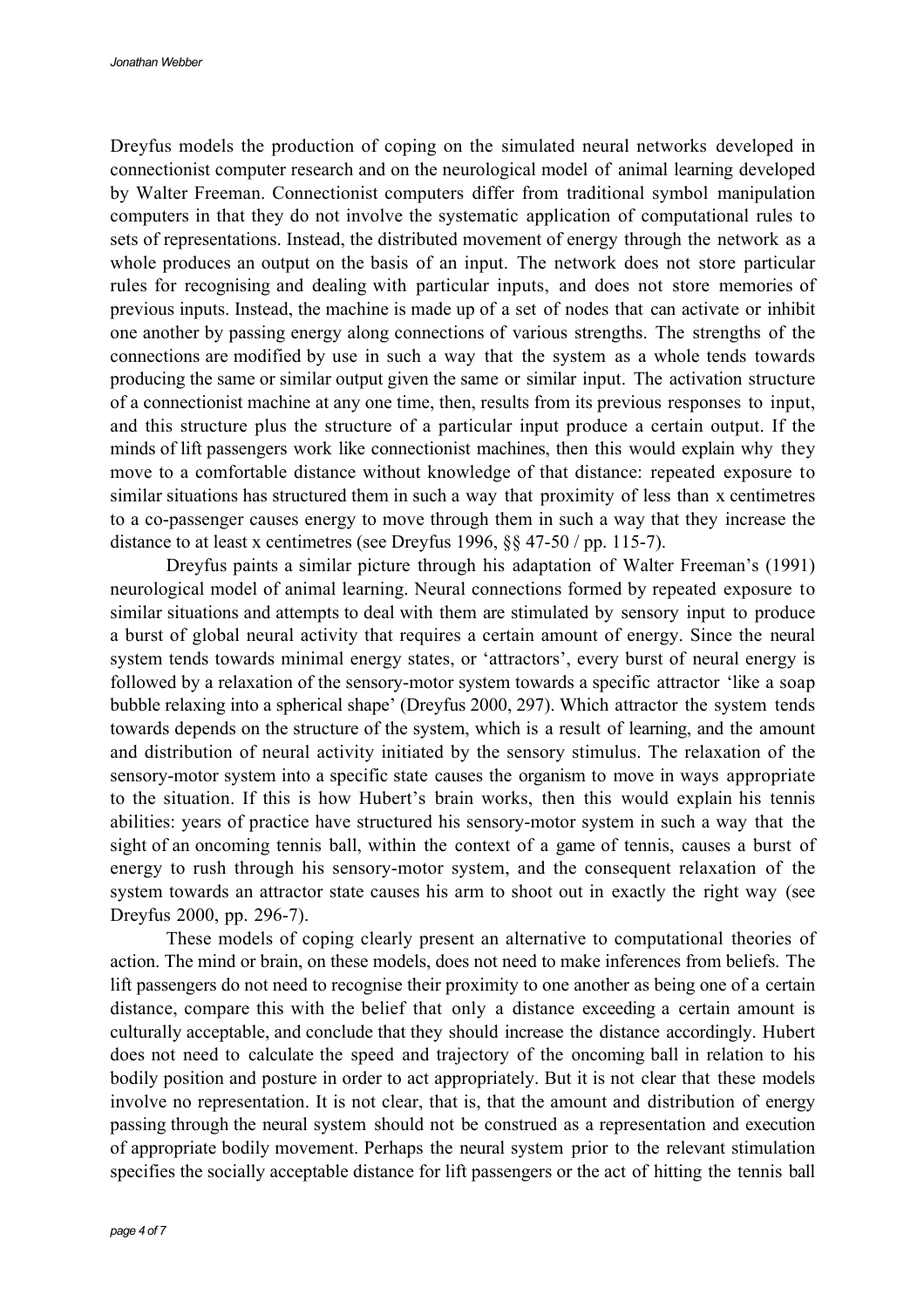squarely and firmly, and given the right stimulation the system then specifies appropriate movement. Dreyfus supports his claim that coping does not involve representation with two considerations drawn from everyday experience of coping and one drawn from experiments on a brain-damaged ex-soldier named Schneider. But the considerations he adduces, I intend to show, suggest only that coping does not involve the inferential manipulation of representations.

The first experiential consideration is the feeling of coping appropriately. A tennis shot may feel appropriate if it accords with the player's training, Dreyfus points out, even if it fails to result in the player's aim of returning the ball over the net, due to some factor beyond the player's control. And the shot may feel awkward and graceless if it fails to accord with the player's training even if it succeeds in returning the ball over the net (2000, pp. 293-4). But this does not show that the bodily movement is not represented in the player's brain or mind: since the brain or mind might represent *both* the movements to be made *and* their intended outcome, the satisfaction of one representation might be independent of the satisfaction of the other. Dreyfus adds that the intention to return the ball over the net can only be satisfied or not satisfied, whereas the movements involved in playing the shot can feel more or less appropriate (2000, p. 296). But this shows that the movements are not represented *only if* representations are such that their satisfaction is an all-or-nothing affair. And there seems no reason to accept this restriction on what is to count as a representation. It seems perfectly acceptable to claim that a mental representation might specify an *ideal* bodily movement, or an *ideal* posture to reach, to be approximated to as closely as possible. The degree of satisfaction felt by the tennis player could then be understood as the degree to which the actual movements approximate to the represented movements. The degree to which the player is concentrating, for example, may be correlated with the degree to which other neural activity is occurring contemporaneous with the coping, and this other activity may interfere with the ideal energy flow required for the coping.

The second experiential consideration is knowledge: when playing tennis well, 'I cannot represent how I should turn my racket since I do not know what I do when I return the ball' (1996, § 38 / p. 112). Expert tennis players cannot formulate beliefs about the movements needed for an appropriate shot in a certain situation (2000, pp. 296, 297, and 299). But this shows only that the player does not have a conceptual representation of the appropriate movements. If the representation were conceptual, then in non-pathological cases the player would be able to infer related beliefs about the appropriate movements, such as that they are the appropriate movements, or that they would not be appropriate had the ball been coming from another angle. Moreover, any representation standing in the logical space of reasons, as Robert Brandom (1994, ch. 2 and ch. 4) and John McDowell (1994, ch. 1 and ch. 3) stress, *must* be conceptually structured, so if the player were able to infer related beliefs from the representation, then the representation would have to be conceptually structured. But a nonconceptual representation, by definition, is structured in such a way that beliefs cannot be inferred from it and it cannot be inferred from beliefs.

The experimental consideration that Dreyfus draws on is concerned with the quirks of Schneider that feature in Maurice Merleau-Ponty's *Phenomenology of Perception*. If asked to grasp his nose, for example, Schneider is quite capable of carrying out this task, but if asked to point to his nose he is incapable of doing it. 'If I know where my nose is when it is a question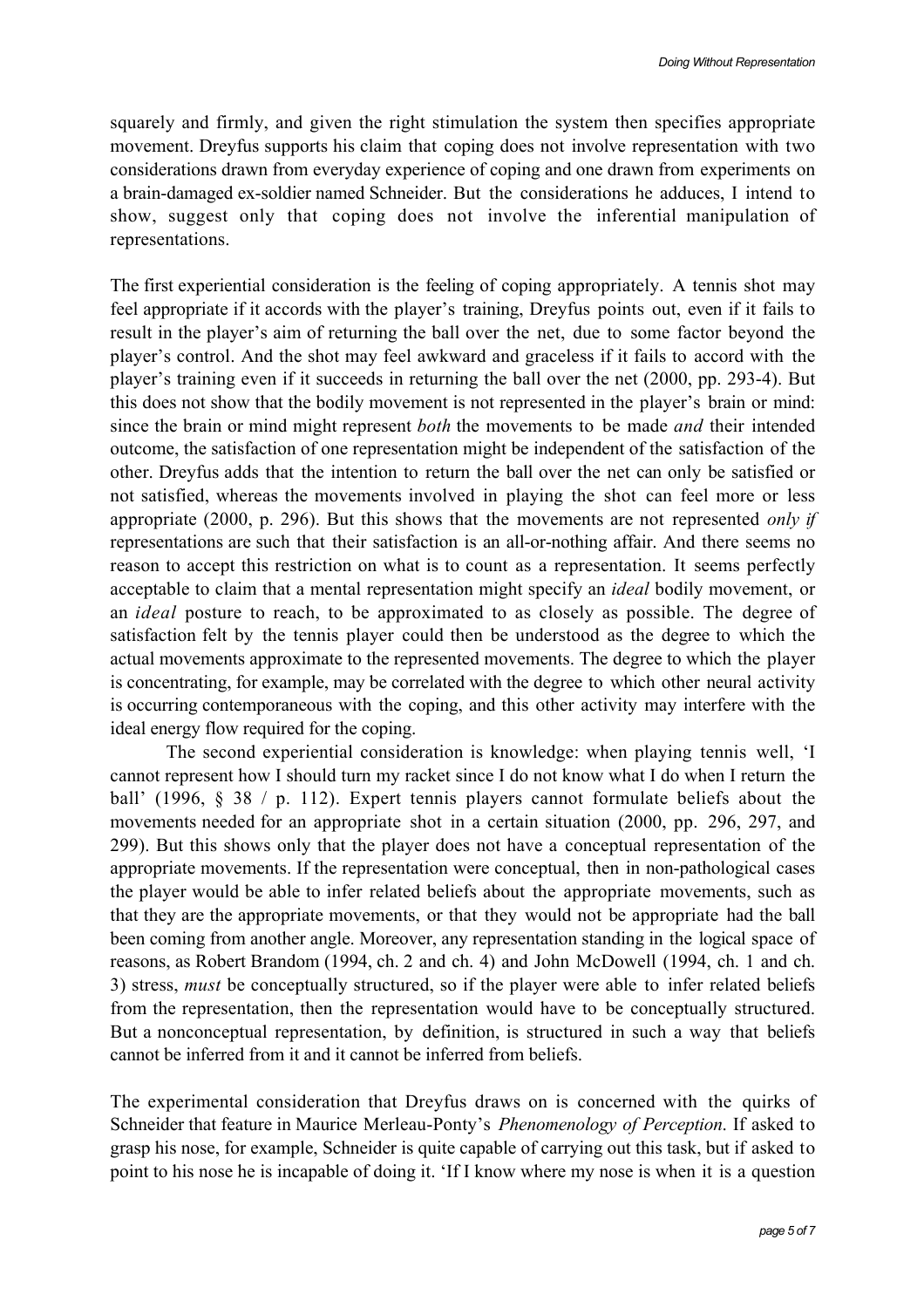of holding it, how can I not know where it is when it is a matter of pointing to it?', asks Merleau-Ponty (1962, p. 104). Dreyfus answers that Schneider's act of grasping his nose is not initiated or governed by a representation, for if it were then Schneider would possess a representation of the location of his nose and hence would be able to point to his nose (2000, pp. 293-5). But this quirk shows only that Schneider's act of grasping his nose does not involve a *conceptual* representation whose constituents, such as concepts indicating the location of the nose, must by definition be available to be deployed by Schneider in representations of other actions. It does not rule out the possibility that Schneider has a nonconceptual representation of the action of grasping his nose, but no representation of the action of pointing to it; for the latter could not be inferred from the former since the former is not conceptually structured.

The same is true of Schneider's other quirks. They show only that Schneider is acting without the kind of representations that would facilitate formulation of representations of conceptually related actions. And Merleau-Ponty's own analysis of the Schneider case, and of other experimental data, should be read as concluding that coping is independent of thought or conceptual representation. Cases in which 'the "intellectual notion of the gesture to be made" does not appear to be obscured, and yet in which the patient cannot copy a triangle', he writes, show that 'the body has its world and that objects or space may be present to our knowledge but not to our body' (1962, p. 139). Merleau-Ponty argued not that coping does not involve representation, but only that coping is independent of the intellect and knowledge. This leaves open the possibility that the abilities that Schneider lacks involve nonconceptual representation, where the intellect and knowledge involve conceptual representation.

We must agree with Merleau-Ponty that this is all that the experimental data supports: it does not show, as Dreyfus claims it does, that coping does not involve representation at all. We have seen that the experiential considerations that Dreyfus adduces also fail to show that coping does not involve representation, although they do suggest that coping does not involve conceptual thought. So there is no reason not to construe the model of coping that Dreyfus bases on connectionist machine research and Freeman's neurological research as a model of nonconceptual representation in action rather than representation-free action. Dreyfus has not shown, that is, that '[o]ne does not need a goal or intention to act' (1996,  $\S 34 / p$ . 111), but only that one does not need a conceptually formulated goal or intention. As the goal or intention cannot be reported, cannot be inferred from other mental representations, and does not allow the inference to other mental representations, it is independent of the logical space of reasons whose occupants must be conceptually structured. I can shuffle about in a lift or play tennis without deploying my conceptual capacities. I don't have to think, I only have to do it. But thought is not the only representation: a mental state may specify a possible state of affairs without being conceptually structured. So Dreyfus has not shown that we need to redraw the boundary between actions and other sorts of event.<sup>1</sup>

j.m.webber@sheffield.ac.uk

 $\overline{a}$ 

<sup>&</sup>lt;sup>1</sup> I am grateful to Sarah Richmond, James Tartaglia, and an anonymous reviewer for *Philosophical Explorations* for comments on earlier drafts of this paper.